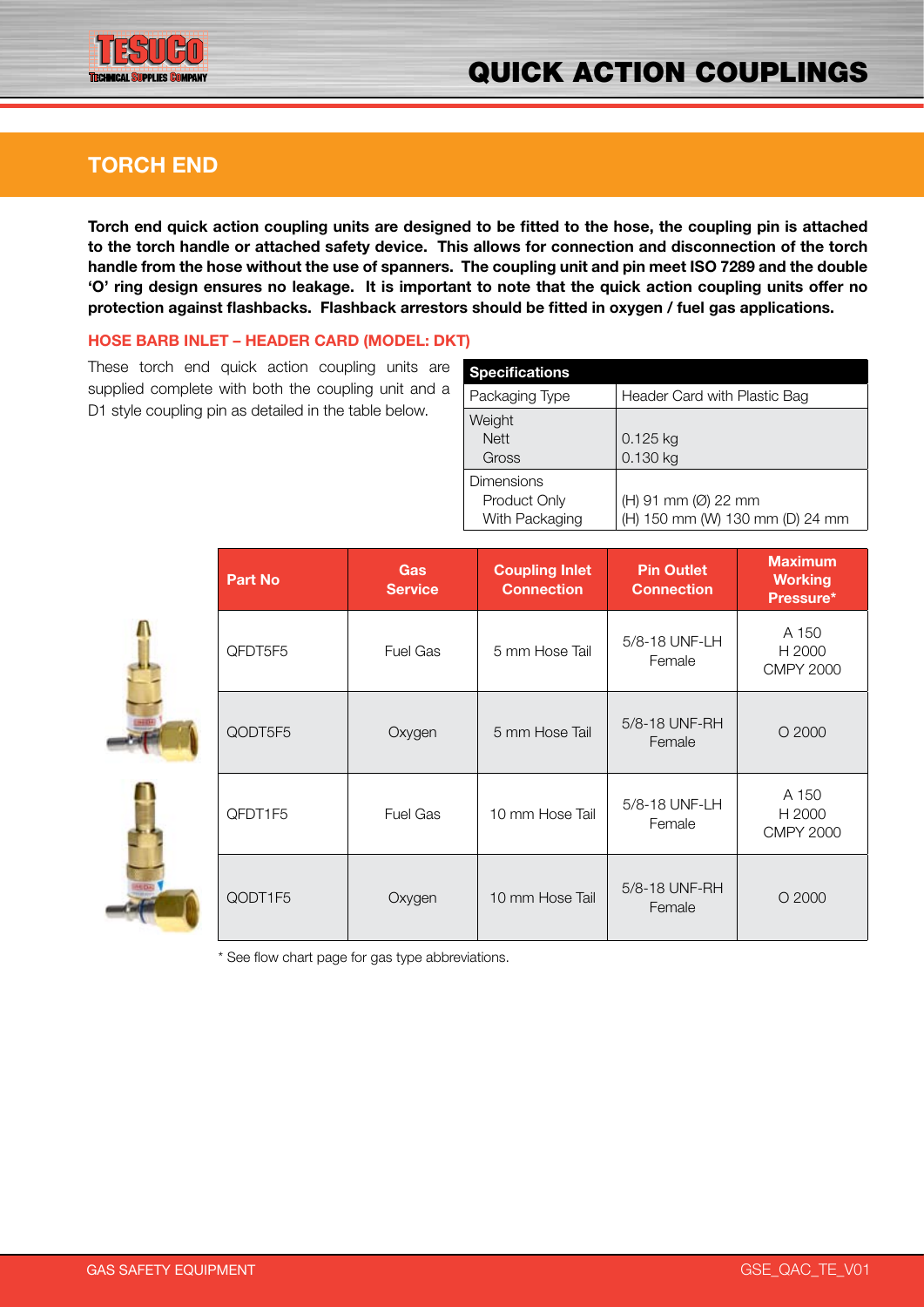### **MALE HOSE CONNECTION INLET – HEADER CARD (MODEL: DKG)**

These torch end quick action coupling units are supplied complete with both the coupling unit and a D1 style coupling pin as detailed in the table below.

| <b>Specifications</b>                               |                                                        |
|-----------------------------------------------------|--------------------------------------------------------|
| Packaging Type                                      | Header Card with Plastic Bag                           |
| Weight<br><b>Nett</b><br>Gross                      | 0.115 kg<br>0.120 kg                                   |
| <b>Dimensions</b><br>Product Only<br>With Packaging | (H) 73 mm (Ø) 22 mm<br>(H) 150 mm (W) 130 mm (D) 24 mm |





| <b>Part No</b> | Gas<br><b>Service</b> | <b>Coupling Inlet</b><br><b>Connection</b> | <b>Pin Outlet</b><br><b>Connection</b> | <b>Maximum</b><br><b>Working</b><br>Pressure* |
|----------------|-----------------------|--------------------------------------------|----------------------------------------|-----------------------------------------------|
| QFDM5F5        | <b>Fuel Gas</b>       | 5/8-18 UNF-LH<br>Male                      | 5/8-18 UNF-LH<br>Female                | A 150<br>H 2000<br><b>CMPY 2000</b>           |
| QODM5F5        | Oxygen                | 5/8-18 UNF-RH<br>Male                      | 5/8-18 UNF-RH<br>Female                | $O$ 2000                                      |
| QIDM5F5        | Inert Gas             | 5/8-18 UNF-RH<br>Male                      | 5/8-18 UNF-RH<br>Female                | DN 2000                                       |
| QFDM3F3        | <b>Fuel Gas</b>       | G 3/8" LH<br>Male                          | G 3/8" LH<br>Female                    | A 150<br>H 2000<br><b>CMPY 2000</b>           |

\* See flow chart page for gas type abbreviations.



# QUICK ACTION COUPLingS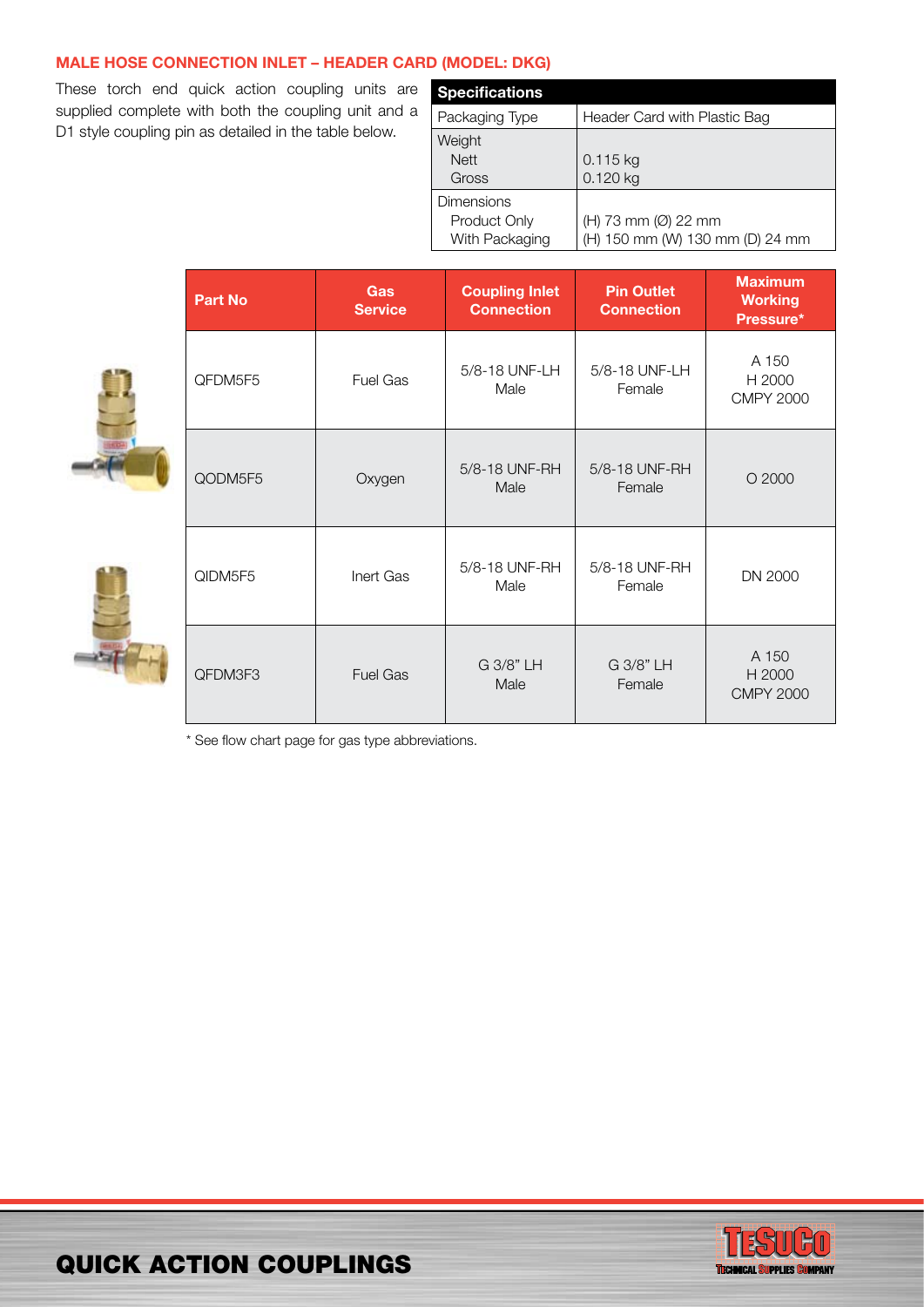

## **TORCH END**

0 5

# USING THE FLOW CHART

The flow charts below show the flow of air through the different models of quick action coupling units, at various inlet pressures and with increasing line restrictions. To determine the gas flow, multiply the flow derived from the charts below by the conversion factor from the table to the right appropriate to the gas medium being used.



Example:  $QG = Flow (Gas Type)$  $QD =$  Flow of Air  $F =$  Conversion Factor  $QG = QD \times F$  $= 11 \times 2.5$ 

 $= 27.5$  m<sup>3</sup>/h (Hydrogen)



### **Conversion Factors:**

| <b>Gas Type</b><br>(Abbreviation) | <b>Conversion</b><br>Factor (F) |
|-----------------------------------|---------------------------------|
| Acetylene (A)                     | 1.2                             |
| Hydrogen (H)                      | 2.5                             |
| Town Gas (C)                      | 0.9                             |
| Methane (M)                       | 1.25                            |
| Propane (P)                       | 0.9                             |
| Mixed Gas (Y)                     |                                 |
| Oxygen (O)                        | 0.95                            |
| Air (D)                           | 1.0                             |

### **FLOW CHARTS – MODEL: DKT**







#### **FLOW CHARTS – MODEL: DKG**